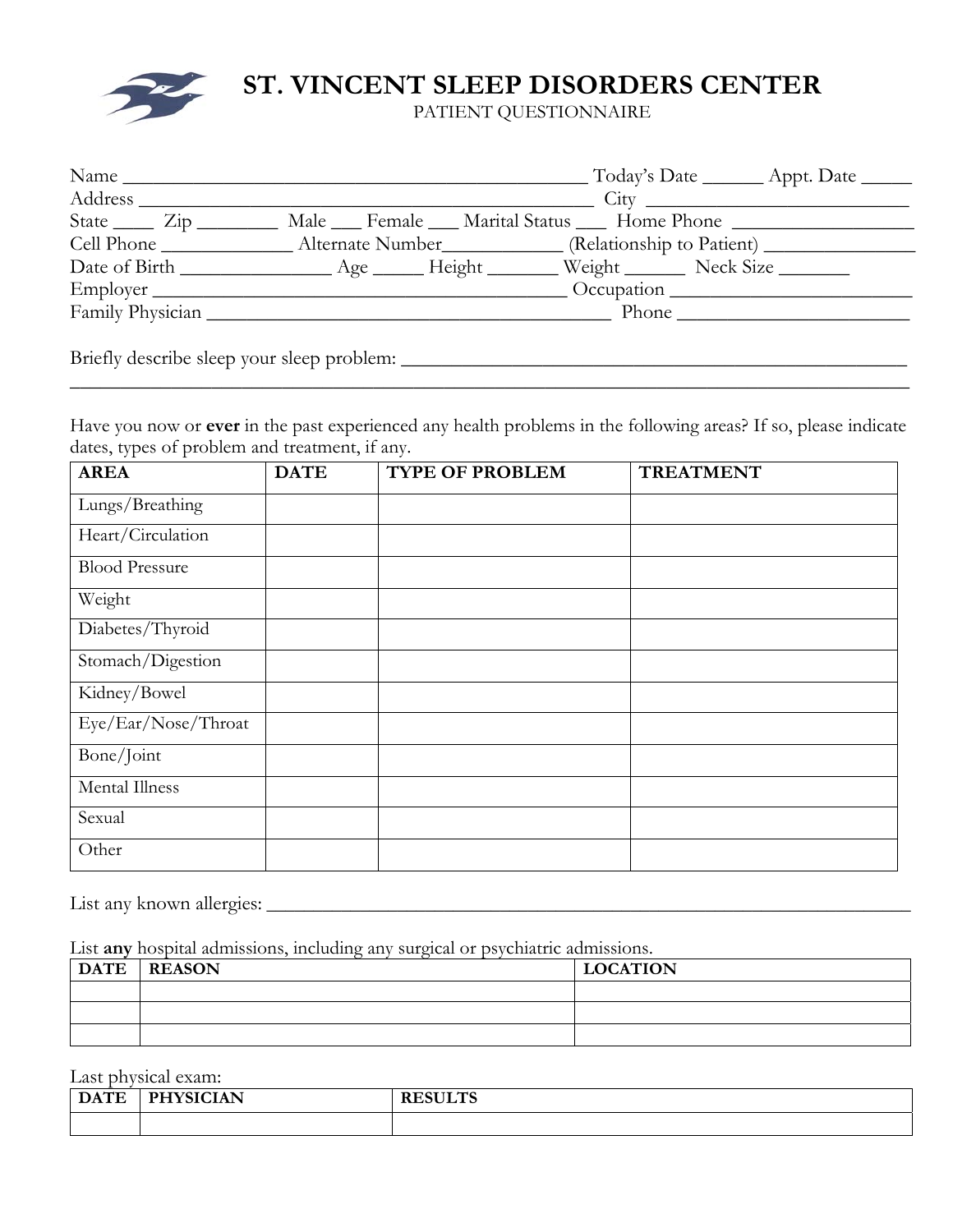List **any** medications, including prescription or over-the-counter, used regularly or occasionally.

| <b>MEDICATION</b> | <b>REASON</b> | <b>DOSAGE</b> | <b>HOW OFTEN</b> | <b>DATE</b>       | <b>PRESCRIBING</b> |
|-------------------|---------------|---------------|------------------|-------------------|--------------------|
|                   | <b>USED</b>   |               | <b>TAKEN</b>     | <b>PRESCRIBED</b> | <b>DOCTOR</b>      |
|                   |               |               |                  |                   |                    |
|                   |               |               |                  |                   |                    |
|                   |               |               |                  |                   |                    |
|                   |               |               |                  |                   |                    |
|                   |               |               |                  |                   |                    |
|                   |               |               |                  |                   |                    |
|                   |               |               |                  |                   |                    |
|                   |               |               |                  |                   |                    |
|                   |               |               |                  |                   |                    |
|                   |               |               |                  |                   |                    |
|                   |               |               |                  |                   |                    |
|                   |               |               |                  |                   |                    |

## Have you **ever** taken any medication (prescription/over-the-counter) to help you to sleep or stay awake?

| <b>MEDICATION</b> | <b>REASON USED</b> | <b>DOSAGE/HOW OFTEN</b> | <b>HOW LONG TAKEN</b> | <b>LAST DOSE</b> |
|-------------------|--------------------|-------------------------|-----------------------|------------------|
|                   |                    |                         |                       |                  |
|                   |                    |                         |                       |                  |
|                   |                    |                         |                       |                  |

For each of the beverages listed below, write the average amount you drink daily.

| <b>TYPE OF BEVERAGE</b>  | # PER DAY   MORNING | <b>AFTERNOON EVENING</b> |  |
|--------------------------|---------------------|--------------------------|--|
| Coffee/Tea (caffeinated) |                     |                          |  |
| Soft Drink (caffeinated) |                     |                          |  |
| Decaf Coffee             |                     |                          |  |
| Decaf Soft Drink         |                     |                          |  |
| Decaf/Herbal Tea         |                     |                          |  |
| Alcoholic Beverages      |                     |                          |  |

For each tobacco product listed below, write the amount used during a 24-hour period.

| <b>TYPE OF PRODUCT</b> | $#$ PER DAY | # YEARS |
|------------------------|-------------|---------|
| Cigarettes             | Packs       |         |
| Cigars                 |             |         |
| Pipe                   | Bowls)      |         |

## Have you ever used street drugs?

| <b>TYPE OF DRUG</b>                        | <b>YES</b> | $\overline{N}$ | <b>HOW</b> | <b>HOW</b>    | <b>FOR HOW</b> |
|--------------------------------------------|------------|----------------|------------|---------------|----------------|
|                                            |            |                | MUCH?      | <b>OFTEN?</b> | LONG?          |
| Marijuana                                  |            |                |            |               |                |
| Cocaine                                    |            |                |            |               |                |
| Hallucinogenic drugs (LSD, mescaline, PCP) |            |                |            |               |                |
| Stimulants (uppers, diet pills)            |            |                |            |               |                |
| Depressants (downers)                      |            |                |            |               |                |
| Narcotics (heroin, morphine, opium)        |            |                |            |               |                |
| Other (glue sniffing, etc.) please list:   |            |                |            |               |                |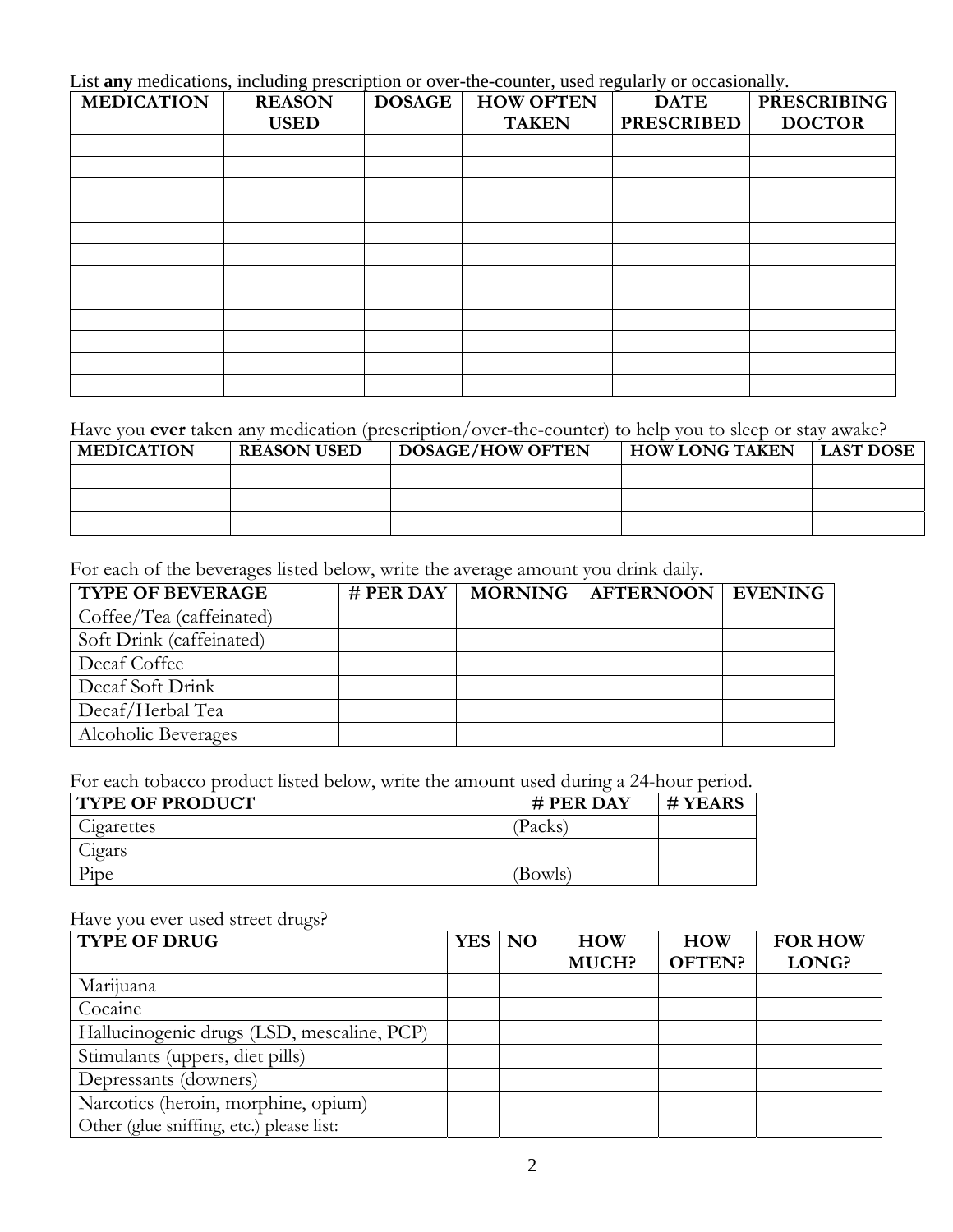| If employed, what are your usual working hours? Start $\frac{1}{\sqrt{2}}$ am / pm Stop $\frac{1}{\sqrt{2}}$ am / pm |                                                |
|----------------------------------------------------------------------------------------------------------------------|------------------------------------------------|
| What time on week days do you usually: Go to bed ______                                                              | am / pm $\left( \text{det up} \right)$ am / pm |
| How do you normally awaken? Alarm clock ____                                                                         | Spontaneously____                              |
|                                                                                                                      |                                                |
| On average, how many hours per week do you work?                                                                     | hours                                          |

 (**PLEASE ANSER TO THE BEST OF YOUR ABILITY) YES NO** Do you work split shifts (is your work day broken into two or more separate work periods?) Does your job involve weekend work? At the present time, do you work at more than one job? Do you snore? Does anyone complain about your snoring? Do you have nasal/sinus congestion? Does someone (or do any pets) sleep in bed with you? Do you hold your breath or stop breathing during sleep? Do you ever awaken wheezing or short of breath? Do you have restless sleep? Do you ever wet the bed? Are you ever bothered by sleepiness during the day? Have you ever had a car accident because of falling asleep at the wheel? Any family history of narcolepsy? Do you feel refreshed after a short nap? Do you feel you are depressed? Are you often awakened by noise or other environmental factors? Have you ever performed a complex act, such as driving a car to the wrong destination and not remembered how you did it?

 **(PLEASE ANSWER TO THE BEST OF YOUR ABILITY) YES NO # TIMES A NIGHT # NIGHTS A WEEK**  Do you awaken with headaches? Do your legs twitch or kick during the night while you are asleep? Do you have leg cramps/crawling sensations in your legs while trying to fall asleep? Do you awaken with leg cramps? Is your sleep disturbed by in digestion, gas or heartburn? Do you grind your teeth during sleep? Do you walk in your sleep? Do you awaken from sleep screaming, violent and confused? Are you bothered by frequent awakenings during the night?

| Do you have trouble getting to sleep? $Yes \_\_ No \_\_$           |                |
|--------------------------------------------------------------------|----------------|
| How long does it usually take you to go to sleep?                  | minutes        |
| Is it difficult to awaken and get out of bed after sleeping? Yes   | N <sub>0</sub> |
| How long does it take to feel alert and functioning after sleeping | minutes        |